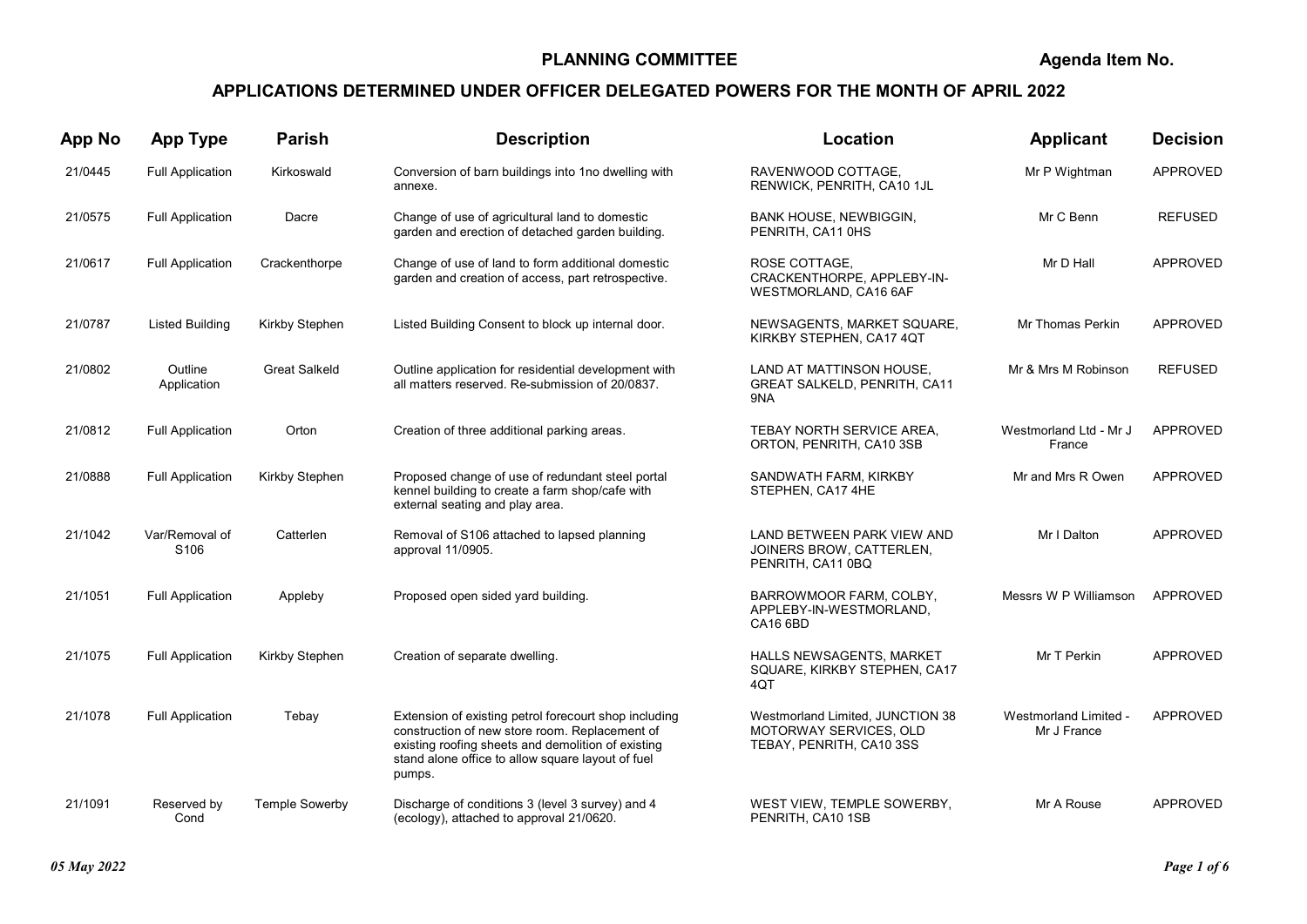| <b>App No</b> | <b>App Type</b>         | <b>Parish</b>          | <b>Description</b>                                                                                                                                                                                                              | Location                                                                                  | <b>Applicant</b>                    | <b>Decision</b> |
|---------------|-------------------------|------------------------|---------------------------------------------------------------------------------------------------------------------------------------------------------------------------------------------------------------------------------|-------------------------------------------------------------------------------------------|-------------------------------------|-----------------|
| 22/0046       | <b>Full Application</b> | Kirkby Stephen         | Change of use from storage to commercial Class E,<br>insertion of new window into front elevation,<br>construction of new access to rear garden area.                                                                           | <b>WAREHOUSE AND PREMISES,</b><br>ROYAL ARCADE MARKET STREET,<br>KIRKBY STEPHEN, CA17 4QP | McWhirter / Mssrs<br>McWhirter      | <b>APPROVED</b> |
| 22/0070       | <b>Full Application</b> | Penrith                | Replacement of existing attached flat roofed garage<br>with two storey side extension and associated<br>internal alterations.                                                                                                   | 11 ALDER ROAD, PENRITH, CA11<br>8TT                                                       | Mrs Fletcher                        | <b>APPROVED</b> |
| 22/0077       | Householder<br>PD/PN    | <b>Kirkby Stephen</b>  | Proposed side extension.                                                                                                                                                                                                        | <b>WELLFIELD FARM HOUSE,</b><br>APPLEBY ROAD, KIRKBY<br>STEPHEN, CA17 4PE                 | Mr N Lee-Shields & Ms<br>J Atkinson | <b>APPROVED</b> |
| 22/0080       | Cert. of Lawful         | Greystoke              | Certificate of lawfulness for the continued use of Peg<br>Top Flat as an independent residential property.                                                                                                                      | PEG TOP FLAT, GREYSTOKE<br>CASTLE STABLE, GREYSTOKE,<br>PENRITH, CA11 0TG                 | Mr N Howard                         | <b>APPROVED</b> |
| 22/0084       | <b>Full Application</b> | Hesket                 | Proposed extension to existing cottage.                                                                                                                                                                                         | THE OLD LODGE, BROADFIELD,<br>SOUTHWAITE, CA4 OLR                                         | Mr John Sheffield                   | <b>APPROVED</b> |
| 22/0089       | Reserved by<br>Cond     | Lazonby                | Discharge of conditions 3 (surface water drainage<br>scheme) and 4 (construction management plan),<br>attached to approval 21/0583.                                                                                             | LAND SOUTH WEST OF BANK TOP.<br>LAZONBY, PENRITH,                                         | F Scott Homes                       | <b>APPROVED</b> |
| 22/0090       | <b>Full Application</b> | Alston                 | Variation of conditions 3 (occupation period), 5<br>(holiday letting) and 7 (second residence) to allow for<br>a longer open season for up to 34 static caravans,<br>attached to approval 08/0180. Re-submission of<br>21/0376. | HORSE AND WAGON CARAVAN<br>PARK, NENTSBURY, ALSTON, CA9<br>3LH                            | <b>G</b> Miller                     | <b>REFUSED</b>  |
| 22/0091       | Notice of               | Stainmore              | Permitted Development Prior Notification to roof over<br>midden.                                                                                                                                                                | NEW HALL FARM, BARRAS,<br>KIRKBY STEPHEN, CA17 4JD                                        | Mr M Barrow                         | <b>APPROVED</b> |
| 22/0092       | Notice of               | Stainmore              | Permitted Development Prior Notification to roof over<br>existing storage area.                                                                                                                                                 | NEW HALL FARM, BARRAS,<br>KIRKBY STEPHEN, CA17 4JD                                        | Mr J Beckwith                       | <b>APPROVED</b> |
| 22/0100       | Cert. of Lawful         | Newbiggin              | Certificate of lawfulness for the continued use of<br>existing stables situated within the curtilage of the<br>dwelling, for purposes incidental to the enjoyment of<br>the dwelling house and for personal domestic use.       | TANGLEWOOD, NEWBIGGIN,<br>TEMPLE SOWERBY, PENRITH,<br><b>CA10 1TA</b>                     | Mr Adrian Sharpe                    | <b>APPROVED</b> |
| 22/0101       | Tree Works (CA)         | <b>Great Salkeld</b>   | Fell Silver Birch (SB1) in Conservation Area.                                                                                                                                                                                   | 4 GRAYSON DRIVE, GREAT<br>SALKELD, PENRITH, CA11 9NY                                      | Mrs Jill Stewart                    | APPROVED        |
| 22/0104       | <b>Full Application</b> | <b>Brough Sowerby</b>  | Erection of slurry store.                                                                                                                                                                                                       | <b>HOLLINS VIEW FARM, BROUGH</b><br>SOWERBY, KIRKBY STEPHEN,<br><b>CA17 4DF</b>           | Mr Mark Scott                       | <b>APPROVED</b> |
| 22/0109       | <b>Full Application</b> | Sockbridge &<br>Tirril | Single storey double garage.                                                                                                                                                                                                    | 1 GOSLING TERRACE, YANWATH,<br>PENRITH, CA10 2FH                                          | Mr Martin Heath                     | APPROVED        |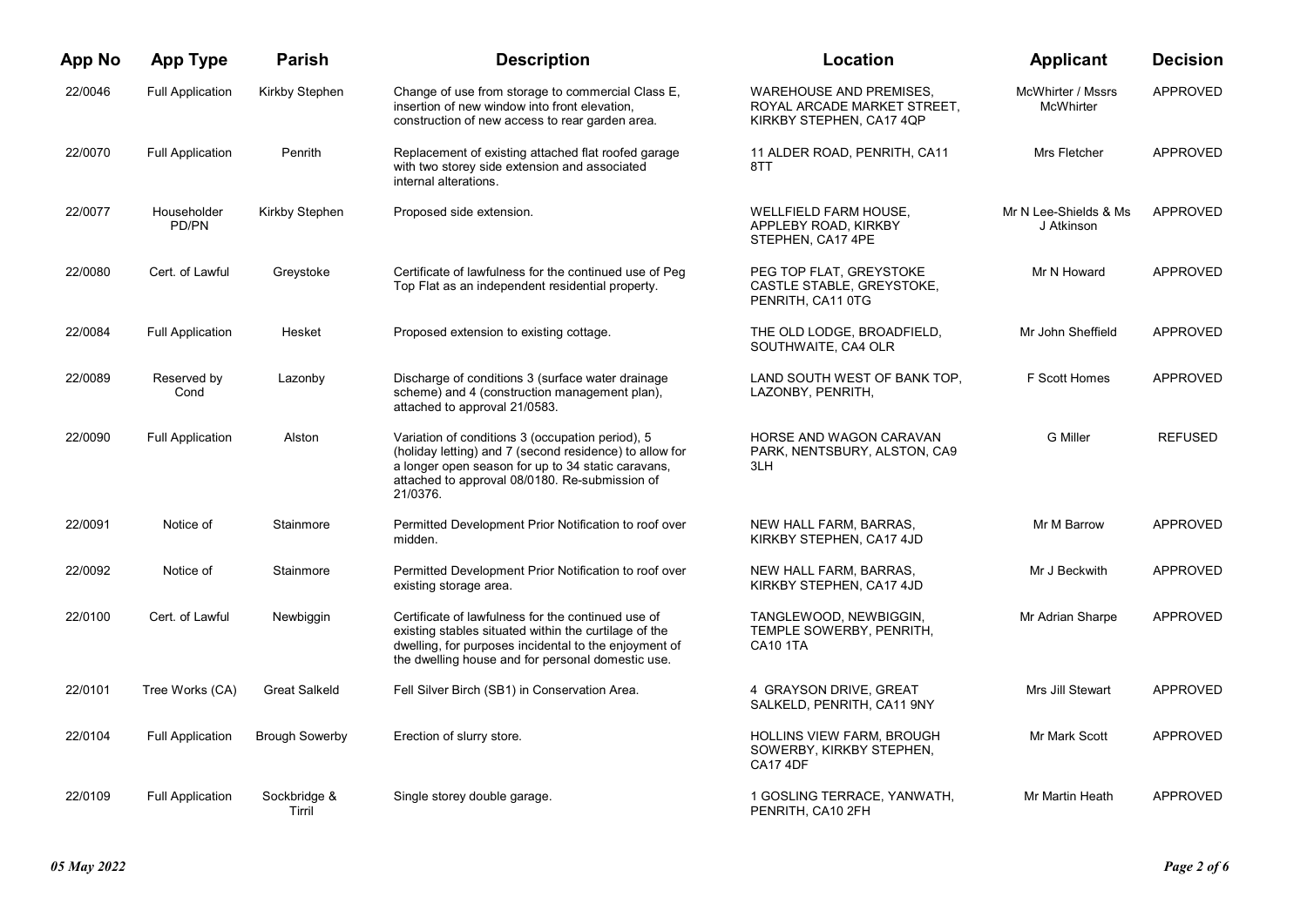| <b>App No</b> | <b>App Type</b>         | <b>Parish</b>            | <b>Description</b>                                                                                                                    | Location                                                                                            | <b>Applicant</b>                               | <b>Decision</b> |
|---------------|-------------------------|--------------------------|---------------------------------------------------------------------------------------------------------------------------------------|-----------------------------------------------------------------------------------------------------|------------------------------------------------|-----------------|
| 22/0110       | Listed Building         | Lazonby                  | Listed Building Consent for the replacement of<br>cement render with lime render.                                                     | <b>WILLOW BARN, LOW PLAINS</b><br>COURT, CALTHWAITE, PENRITH,<br>CA11 9RQ                           | Mr Hamish Murray                               | <b>APPROVED</b> |
| 22/0115       | Cert. of Lawful         | Bandleyside              | Certificate of lawfulness for the continued use as C2<br>Residential Institution.                                                     | OLD METHODIST CHAPEL, GREAT<br>ASBY, APPLEBY-IN-<br><b>WESTMORLAND, CA16 6ES</b>                    | <b>Addis Town Planning</b><br>Ltd - Mr D Addis | <b>APPROVED</b> |
| 22/0118       | Cert. of Lawful         | Hesket                   | Certificate of lawfulness for the continued use as C2<br>Residential Institution.                                                     | THACKMOOR, HIGH HESKET,<br>CARLISLE, CA4 OJE                                                        | <b>Addis Town Planning</b><br>Ltd - Mr D Addis | <b>APPROVED</b> |
| 22/0126       | <b>Full Application</b> | Appleby                  | Reinstate two storey rear extension and associated<br>alterations.                                                                    | 13 DOOMGATE, APPLEBY-IN-<br>WESTMORLAND, CA16 6RB                                                   | Mr R Thompson - K &<br>A Thompson              | <b>APPROVED</b> |
| 22/0127       | <b>Full Application</b> | Penrith                  | Proposed two storey side extension and single<br>storey front extension.                                                              | 21 FRENCHFIELD GARDENS,<br>PENRITH, CA11 8TX                                                        | Mr L Hindson                                   | <b>APPROVED</b> |
| 22/0130       | <b>Full Application</b> | Shap                     | Two storey side extension with first floor rear balcony<br>extension.                                                                 | SPAR COTTAGE, MAIN STREET,<br>SHAP, PENRITH, CA10 3NU                                               | Mr & Mrs $E$ & S<br>Sanderson                  | <b>APPROVED</b> |
| 22/0133       | <b>Full Application</b> | <b>Kirkby Thore</b>      | Proposed oak frame garage with slated roof -<br>Horizontal cladding exterior finish.                                                  | HALE HOUSE, KIRKBY THORE,<br>PENRITH, CA10 1XS                                                      | Mr and Mrs A Baker                             | <b>APPROVED</b> |
| 22/0135       | <b>Full Application</b> | <b>Little Strickland</b> | Proposed roof over existing midden.                                                                                                   | THRIMBY HALL, THRIMBY,<br>PENRITH, CA10 3DZ                                                         | Thrimby Farms LTD -<br>Mr Matthew Blair        | <b>APPROVED</b> |
| 22/0136       | <b>Full Application</b> | Penrith                  | Replacement of existing rear extension with single<br>story rear and side extension and pitch roof over<br>existing garage and porch. | 37 HOLME RIGGS AVENUE,<br>PENRITH, CA11 8NL                                                         | Mr Colin Huschka                               | <b>APPROVED</b> |
| 22/0139       | Reserved by<br>Cond     | Hunsonby                 | Discharge of conditions 3 (landscaping) and 5<br>(surface water drainage), attached to approval<br>21/0821.                           | Thompsons Board Mills Ltd,<br><b>WORKSHOP AND PREMISES.</b><br>LITTLE SALKELD, PENRITH, CA10<br>1NJ | Mr Montgomery                                  | <b>APPROVED</b> |
| 22/0143       | Tree Works<br>(TPO)     | Alston                   | T1 - Ash, remove. T2 - Ash, Remove.                                                                                                   | MARK CLOSE, ALSTON, CA9 3BD                                                                         | Mrs Emily Jones                                | APPROVED        |
| 22/0144       | Non-Material<br>Amend   | Penrith                  | Non Material Amendment to update house type<br>plans, attached to approval 20/0501.                                                   | LAND OFF CARLETON ROAD,<br>PENRITH, CA11 8RU                                                        | Mrs Jennie Taylor -<br><b>Story Holmes</b>     | <b>APPROVED</b> |
| 22/0146       | <b>Full Application</b> | Penrith                  | Replacement of existing side garage and rear<br>sunroom with single storey side and rear extensions.                                  | HILL CREST, FELL LANE, PENRITH,<br><b>CA11 8BJ</b>                                                  | Mr and Mrs John<br>Unsworth                    | <b>APPROVED</b> |
| 22/0149       | <b>Full Application</b> | Melmerby                 | Construct a steel portal frame roof over an existing<br>silage pit.                                                                   | MELMERBY MILL, MELMERBY,<br><b>CA10 1HA</b>                                                         | Mr Trevor James                                | <b>APPROVED</b> |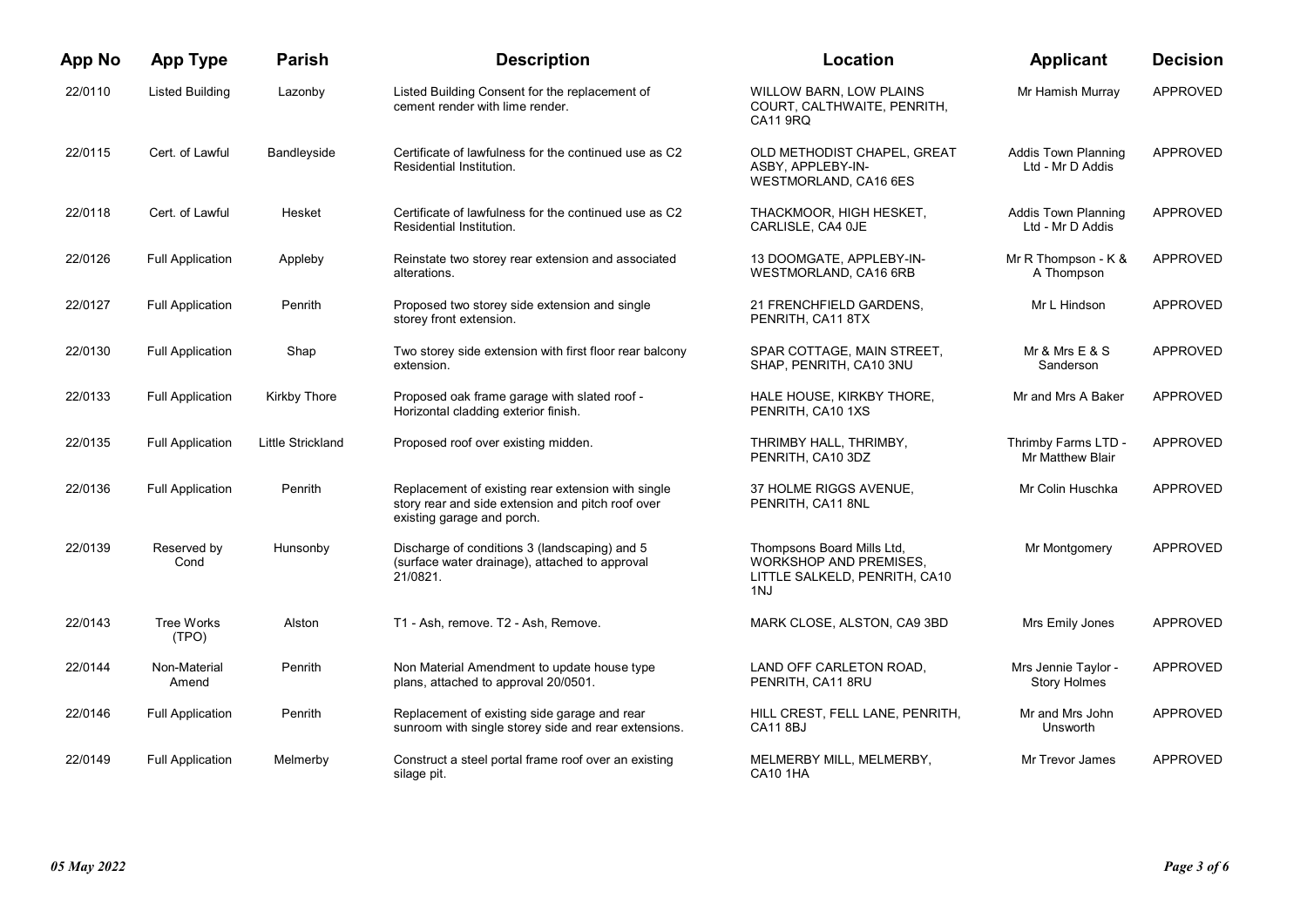| <b>App No</b> | <b>App Type</b>         | <b>Parish</b>        | <b>Description</b>                                                                                                                                                                                                                                                                                                                                                              | Location                                                              | <b>Applicant</b>                            | <b>Decision</b> |
|---------------|-------------------------|----------------------|---------------------------------------------------------------------------------------------------------------------------------------------------------------------------------------------------------------------------------------------------------------------------------------------------------------------------------------------------------------------------------|-----------------------------------------------------------------------|---------------------------------------------|-----------------|
| 22/0151       | Reserved by<br>Cond     | Langwathby           | Discharge of condition 6 (boundary treatments),<br>attached to aproval 19/0522.                                                                                                                                                                                                                                                                                                 | <b>LAND ADJACENT TO</b><br>MEADOWSIDE, LANGWATHBY,<br><b>CA10 1LU</b> | Tony Young - Lattimer<br>Group              | <b>APPROVED</b> |
| 22/0153       | <b>Full Application</b> | Hesket               | Erection of two storey extension.                                                                                                                                                                                                                                                                                                                                               | 1 SOUTHWAITE ROAD, LOW<br>HESKET, CARLISLE, CA4 0ES                   | Mr Adam Gibson                              | APPROVED        |
| 22/0154       | Tree Works (CA)         | Penrith              | T1 - Cypress. Remove to prevent damage to<br>boundary retaining wall.<br>T2 - Cherry. Reduce crown height and spread to 4m<br>x 4m<br>T3 - Cherry. Reduce crown spread by 1m - 2m<br>T4 - Laburnum. Reduce height to level of street light<br>and re-shape crown.<br>T5 - Holly. Reduce crown height and reshape.<br>T6 - Portuguese laurel. Reduce crown height and<br>spread. | THOMAS LODGE, GRAHAM<br>STREET, PENRITH, CA11 9LB                     | Mr Richard Griffiths                        | <b>APPROVED</b> |
| 22/0159       | <b>Full Application</b> | Kirkby Stephen       | New driveway and pavement crossing for disabled<br>persons.                                                                                                                                                                                                                                                                                                                     | 24 WESTGARTH ROAD, KIRKBY<br>STEPHEN, CA17 4TF                        | Eden District Council -<br><b>B</b> Wheatly | APPROVED        |
| 22/0160       | <b>Full Application</b> | Warcop               | Erection of multipurpose agricultural building.                                                                                                                                                                                                                                                                                                                                 | FELL VIEW BUNGALOW,<br>SANDFORD, APPLEBY-IN-<br>WESTMORLAND, CA16 6NR | Mr Lancaster                                | <b>APPROVED</b> |
| 22/0161       | <b>Full Application</b> | Skelton              | Single storey rear extension.                                                                                                                                                                                                                                                                                                                                                   | 4 GLEN MEW COTTAGE, SKELTON,<br>PENRITH, CA11 9TG                     | Mr A Drewry                                 | APPROVED        |
| 22/0164       | Listed Building         | Hesket               | Installation of an oak-framed covered outside seating<br>area and installation of french doors.                                                                                                                                                                                                                                                                                 | MOORHOUSE HILL, SOUTHWAITE,<br>CARLISLE, CA4 0EW                      | Mr R Burke                                  | <b>APPROVED</b> |
| 22/0167       | Listed Building         | Appleby              | Listed Building Consent to reinstate two storey rear<br>extension and associated alterations.                                                                                                                                                                                                                                                                                   | 13 DOOMGATE, APPLEBY-IN-<br>WESTMORLAND, CA16 6RB                     | K & A Thompson - Mr<br>R Thompson           | APPROVED        |
| 22/0169       | Notice of               | Greystoke            | Permitted Development Prior Notification for<br>alteration to track.                                                                                                                                                                                                                                                                                                            | BERRIER END, BERRIER,<br>PENRITH, CA11 0XA                            | Gresham House C/O<br>John Lees              | APPROVED        |
| 22/0171       | <b>Full Application</b> | Penrith              | Proposed alterations. Re-submission of 21/0822 for<br>the introduction of solar panels and other minor<br>amendments.                                                                                                                                                                                                                                                           | HIDCOTE, LOWTHER STREET,<br>PENRITH, CA11 7UW                         | Anna Dekker                                 | <b>APPROVED</b> |
| 22/0172       | Reserved by<br>Cond     | Great Salkeld        | Discharge of condition 4 (surface water drainage)<br>scheme), attached to approval 19/0743.                                                                                                                                                                                                                                                                                     | HUNTER HALL FARM, GREAT<br>SALKELD, PENRITH, CA11 9NA                 | Mr Holiday - Hunter<br>Hall Developments    | <b>APPROVED</b> |
| 22/0174       | Reserved by<br>Cond     | <b>Great Salkeld</b> | Discharge of conditions 8 (archaeology), 9<br>(construction vehicle parking) and 10 (foul and<br>surface water drainage), attached to approval<br>21/0214.                                                                                                                                                                                                                      | HUNTER HALL FARM, GREAT<br>SALKELD, PENRITH, CA11 9NA                 | Mr Holiday - Hunter<br>Hall Developments    | APPROVED        |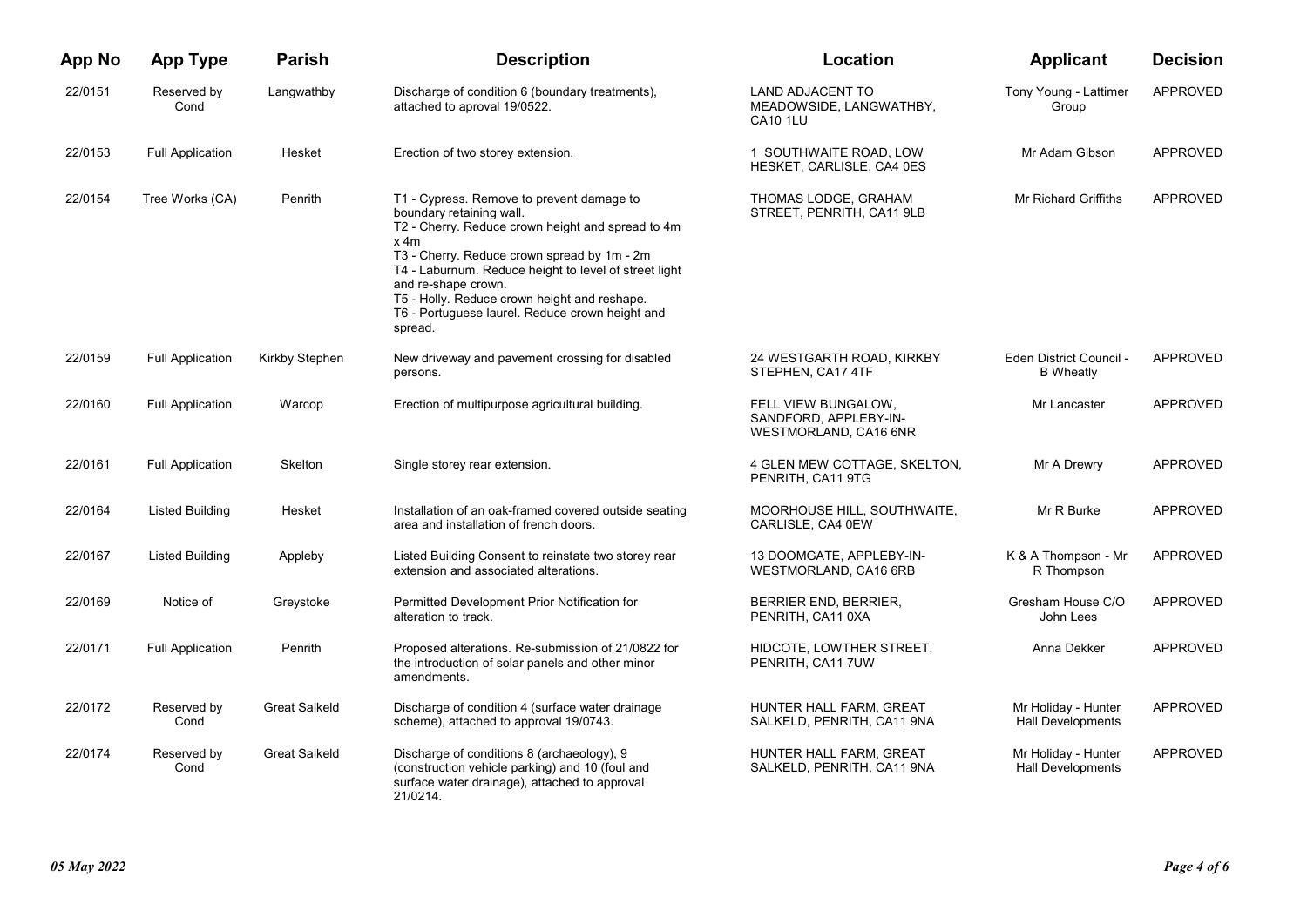| <b>App No</b> | <b>App Type</b>         | <b>Parish</b>        | <b>Description</b>                                                                                                                                                                     | Location                                                                        | <b>Applicant</b>                                      | <b>Decision</b> |
|---------------|-------------------------|----------------------|----------------------------------------------------------------------------------------------------------------------------------------------------------------------------------------|---------------------------------------------------------------------------------|-------------------------------------------------------|-----------------|
| 22/0182       | Tree Works<br>(TPO)     | Long Marton          | 25% Hybrid thinning / reduction.                                                                                                                                                       | <b>CORNER STONES, KNOCK,</b><br>APPLEBY-IN-WESTMORLAND,<br>CA <sub>16</sub> 6DN | Mr Kevin Birkbeck                                     | APPROVED        |
| 22/0185       | Non-Material<br>Amend   | Kaber                | Non Material Amendment for revised window<br>arrangement to side extension, attached to approval<br>20/0986.                                                                           | PENNINE VIEW, KABER, KIRKBY<br>STEPHEN, CA17 4EF                                | Mr P Haygarth                                         | APPROVED        |
| 22/0189       | Tree Works<br>(TPO)     | Ainstable            | Removal of Trees subject to TPO - 4x Pine.                                                                                                                                             | HEATHER GLEN, AINSTABLE,<br>CARLISLE, CA4 9QQ                                   | <b>Heather Glen Country</b><br>House Ltd - Mr D Smith | <b>APPROVED</b> |
| 22/0193       | Tree Works (CA)         | Penrith              | Oak Tree, crown reduction removing up to 10ft<br>length from overhanging branches and crown, no<br>more than 20% overall growth.                                                       | 32 BEACON EDGE, PENRITH,<br><b>CA117SG</b>                                      | Mrs Doreen Hoffmann                                   | APPROVED        |
| 22/0194       | <b>Full Application</b> | Penrith              | Erection of a single story rear extension and raised<br>patio.                                                                                                                         | 12 CARLETON DRIVE, PENRITH,<br>CA11 8JP                                         | Mr & Mrs Richard &<br>Elaine Eldridge &<br>Burlingham | APPROVED        |
| 22/0196       | Notice of               | Penrith              | Permitted Development Prior Notification for an<br>agricultural building.                                                                                                              | MILBURN HOUSE, BOWSCAR<br>ROAD, BOWSCAR, CA11 9NW                               | W Threllfell & Son - Mr<br>Threlfell                  | APPROVED        |
| 22/0208       | Notice of               | Winton               | Permitted Development Prior Notification to roof over<br>existing silage clamp.                                                                                                        | SOUTH VIEW, WINTON, CA17 4HS                                                    | Mr Alan Marston                                       | APPROVED        |
| 22/0210       | Cert. of Lawful         | Musgrave             | Certificate of lawfulness for the continued use as C2<br>Residential Institution for the care of a maximum of<br>one child with no more than 2 carers in residence at<br>any one time. | PINFOLD COTTAGE, LITTLE<br>MUSGRAVE, KIRKBY STEPHEN,<br>CA17 4PQ                | <b>Addis Town Planning</b><br>Ltd                     | APPROVED        |
| 22/0214       | Tree Works<br>(TPO)     | <b>Great Salkeld</b> | Undertake approximate 25% reduction of crown<br>weight in areas of outer crown beyond previous limb<br>damage; plus reparation surgery to include removal<br>of dead and broken stems. | 3 GRAYSON DRIVE, GREAT<br>SALKELD, PENRITH, CA11 9NY                            | Mr Raymond Olive                                      | APPROVED        |
| 22/0232       | Notice of               | Hesket               | Permitted Development Prior Notification for a<br>proposed track.                                                                                                                      | HESKET DEMAIN, HIGH HESKET,<br>CARLISLE, CA4 OJE                                | Mr Rodger Graves - JR<br>& LM Graves & Sons           | APPROVED        |
| 22/0270       | Notice of               | Ainstable            | Permitted Development Prior Notification for an<br>agricultural feed shed to replace existing shed.                                                                                    | <b>BECK BROW, AINSTABLE,</b><br>CARLISLE, CA4 9RE                               | Mr Paul Hetherington                                  | APPROVED        |
| 22/0283       | Non-Material<br>Amend   | Greystoke            | Non Material Amendment to increase the height of<br>stairwell window NW5, attached to approval 18/0711.                                                                                | NEDS HOUSE, HUTTON ROOF,<br>PENRITH, CA11 0XX                                   | Mr N Walker                                           | <b>APPROVED</b> |